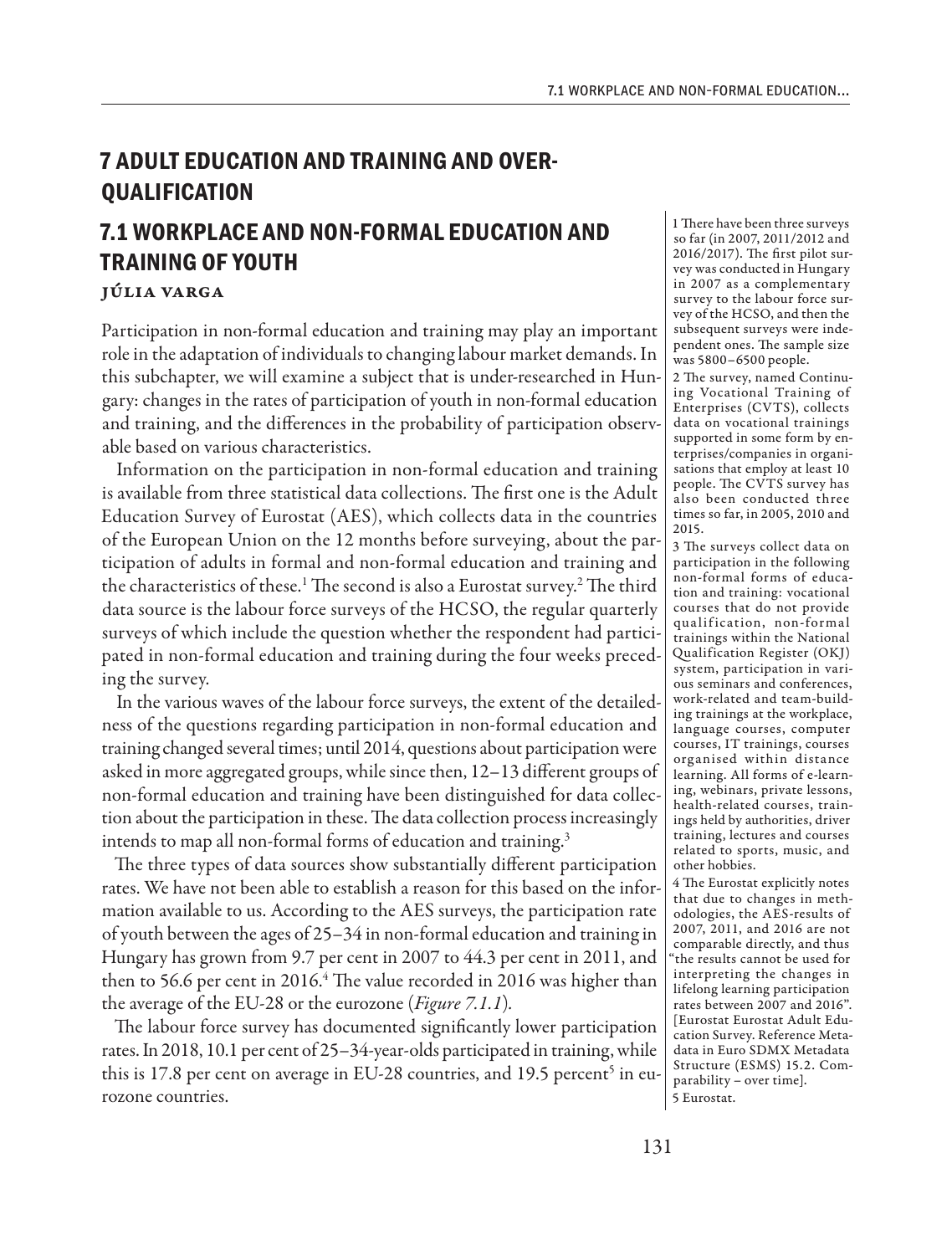

Figure 7.1.1: The participation rates of 25–34-year-olds in non-formal education and training, according to the data of the AES surveys

Source: Author's compilation based on the *Eurostat* AES surveys.

Figure 7.1.2 shows the changes in the participation of 25–34-year-olds by educational attainment groups between 2005 and 2018.<sup>6</sup> Between 2005 and 2012, the already very low participation rates of 25–34-year-olds decreased continuously in all educational attainment groups, and then between 2013 and 2015, a higher rate of youth reported participation in training. A part of the increase may be due to the rearrangement of the classification system (see footnote 3). Participation rates started declining again after 2015. Throughout the entire period, participation rates were the highest in the "secondary school diploma with vocational qualification" and "secondary school diploma without vocational qualification" groups. After 2014, the lowest rates of participation in education and training were found in "the eighth grade of elementary school or less as educational attainment" category.

### Figure 7.1.2: The participation rates of 25–34-year-olds in non-formal education and training, according to the data of the labour force survey, broken down by educational attainment



Source: Calculated from the data of waves 53–108 of the labour force survey.

6 The annual data are the average of the quarterly data. 7 Binary outcome probit model, whether they participated in education or training (yes/no).

Aggregating the data of the four waves of the labour force survey of 2018, we examined the probability of the participation of 16–34-year-olds in nonformal education and training with a simple probability model as well.7 The results – the significant marginal effects – are summarised in *Table 7.1.1*.